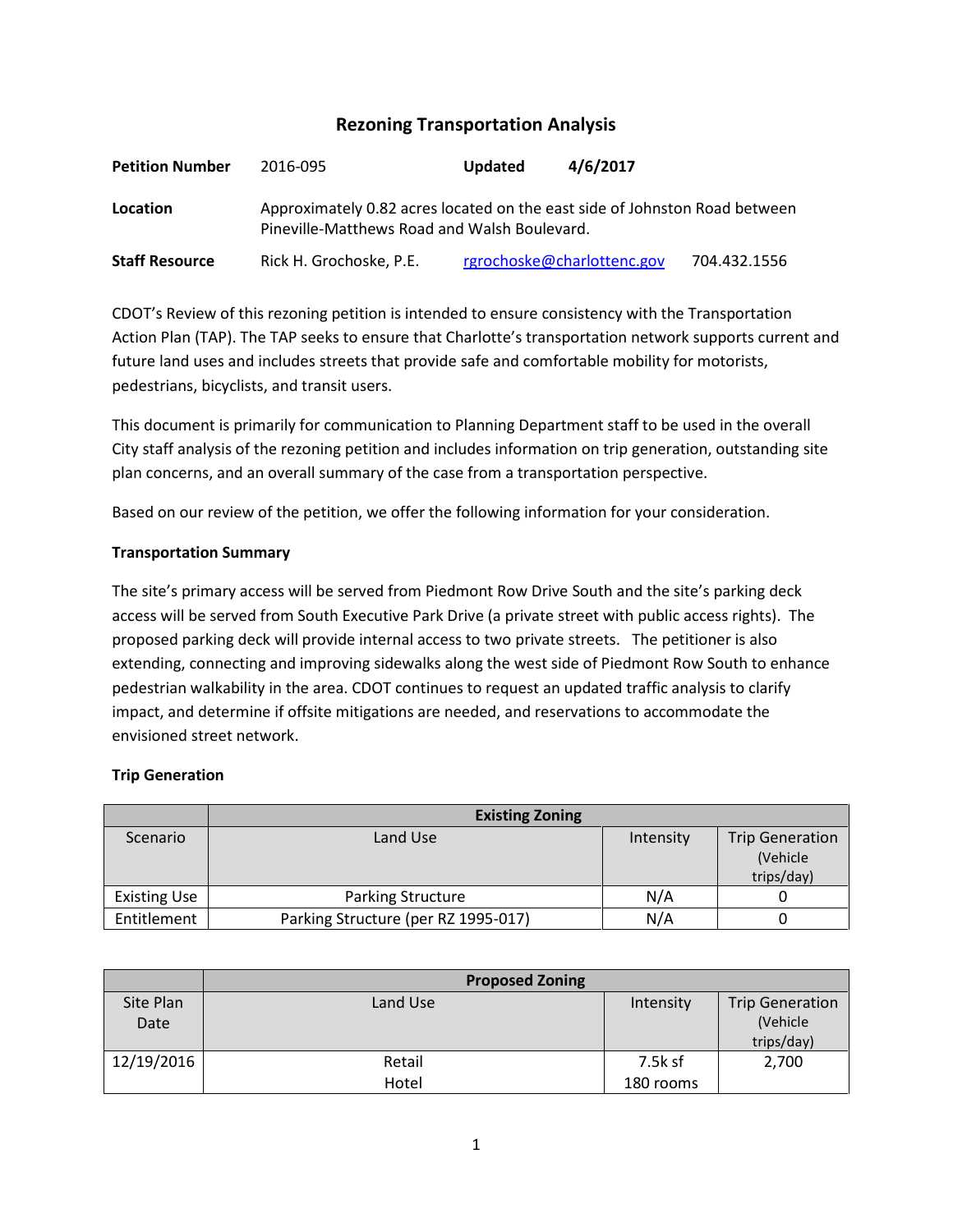### **Curbline**

The proposed zoning district has a setback measured from a proposed future curbline.

- Piedmont Row Drive South existing curbline can remain as is. (Building setback is 30')
- South Executive Park existing curbline can remain as is. (Building setback is 20')

#### **Resolved Issues**

- 1. The petitioner should revise the site plan to add a note specifying all street construction will be constructed and approved before the site's first building CO is issued.
- 2. The petitioner should revise the site plan to add a note specifying dedication and fee simple conveyance of all future rights of way to the City before the site's first building CO is issued.
- 3. The petitioner should revise the site plan to clearly depict and label all property lines, existing and proposed right-of-way, building setback, existing street centerlines, back of future curbline locations, planting strip width, sidewalk widths, etc.

#### **Outstanding Issues**

- 1. The petitioner needs to update and finalize the *"Draft" Fairview Plaza Traffic Impact Study* (TIS); dated February 2015 prepared by Kimley-Horn and including a separate section that summarizes the most current site plan indicating hotel use, density and recommended transportation improvements. The TIS needs to graphically show how a future public E/W local commercial/office street section can be implemented on the site's southern property line when the existing parking structure is redeveloped. The petitioner should provide a Technical Traffic Memorandum that includes the revised trip generation, trip distribution, and mitigation measures associated with the revised plan.
- 2. The petitioner should revise the site plan to depict and label the proposed east/west connector road along the site's southern property line as a public street with 2-11' travel lanes mid-block, 3-11' travel lanes at Park South Dr. and Piedmont Row Drive South intersections), 8' planting strips, and 8' sidewalks between Park South Drive and Piedmont Row South. In order to support the proposed level of development intensity, the petitioner should incorporate the following to accommodate the below street network concept. This will help reinforce Southpark's evolution towards a walkable center.
	- a. Reserve 18'(8' planting strip + 8' sidewalk +2' maintenance buffer ) for future public right-ofway along the site's southern property line from Piedmont Row to Park South. This will provide space for a portion of a planned east-west public connection street along the site's southern property line.
	- b. Reserve a local commercial narrow half-street section along the site's western boundary for a future north-south private street

(For a and b, conditional note(s) should state the petitioner will retain the reserved property until such time the City requests this property for public use. When future right-of-way is requested the petitioner shall dedicate this reservation in fee simple to the City.)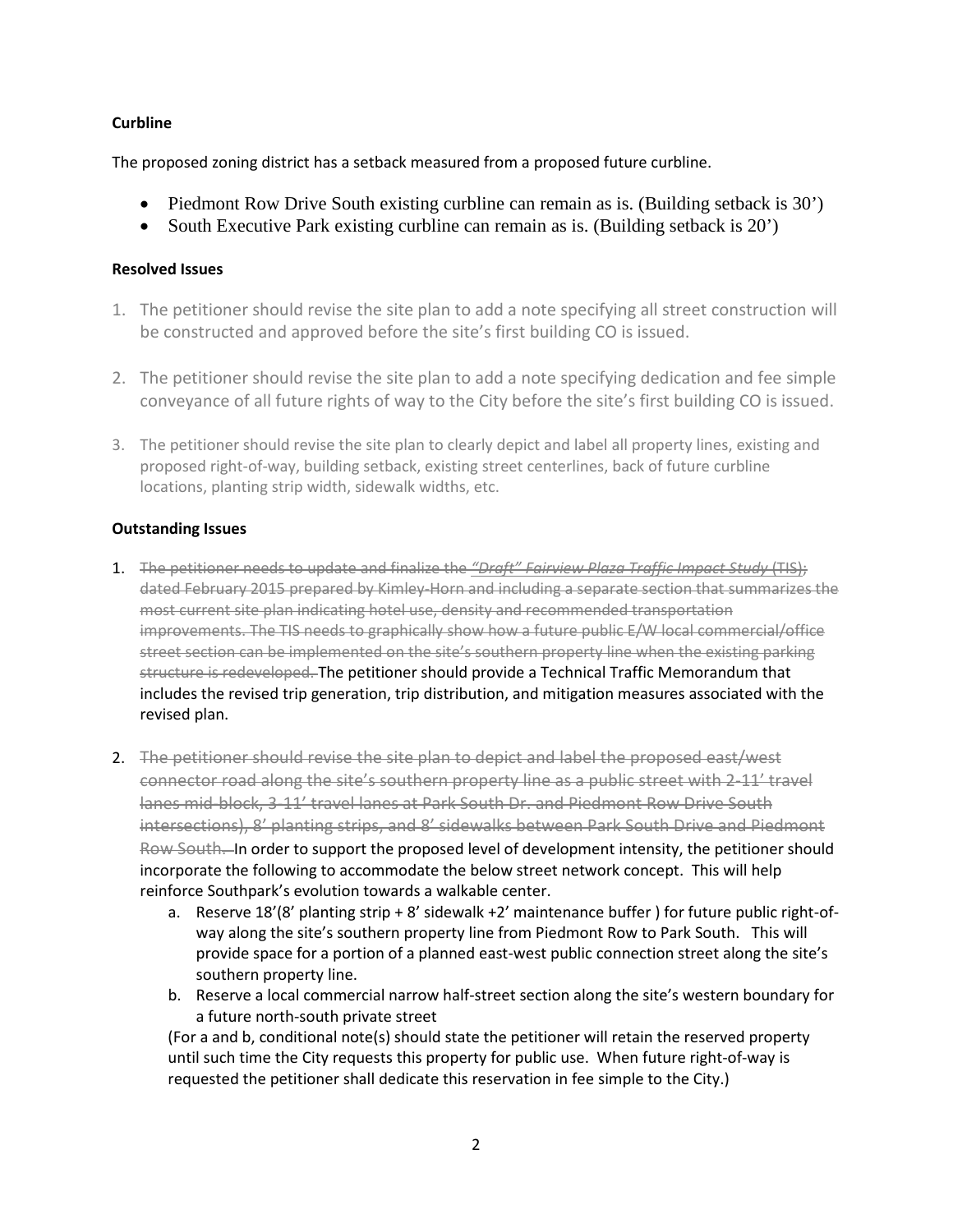c. Construct/convert the drive-aisle along the sites northern boundary to a local office commercial wide half-section with recessed parallel on-street parking along the site's northern boundary.



- 3. Clarify the petitioner's intent to construct an 8' planting strip and 6' sidewalk behind the existing Piedmont Row westerly curbline north of the site to the next drive aisle.
- 4. The petitioner needs to revise the site plan (cross section A-A) and conditional note 5.C.1 to local office/commercial *"narrow"* street section.

# **Advisory Information**

The following are requirements of the developer that must be satisfied prior to driveway permit approval. We recommend that the petitioner reflect these on the rezoning plan as-appropriate.

- 1. According to the City of Charlotte's Driveway Regulations, CDOT has the authority to regulate/approve all private street/driveway and public street connections to the right-of-way of a street under the regulatory jurisdiction of the City of Charlotte.
- 2. Adequate sight triangles must be reserved at the existing/proposed street entrance(s). Two 35' x 35' sight triangles are required for the entrance(s) to meet requirements. All proposed trees, berms, walls, fences, and/or identification signs must not interfere with sight distance at the entrance(s). Such items should be identified on the site plan. significant